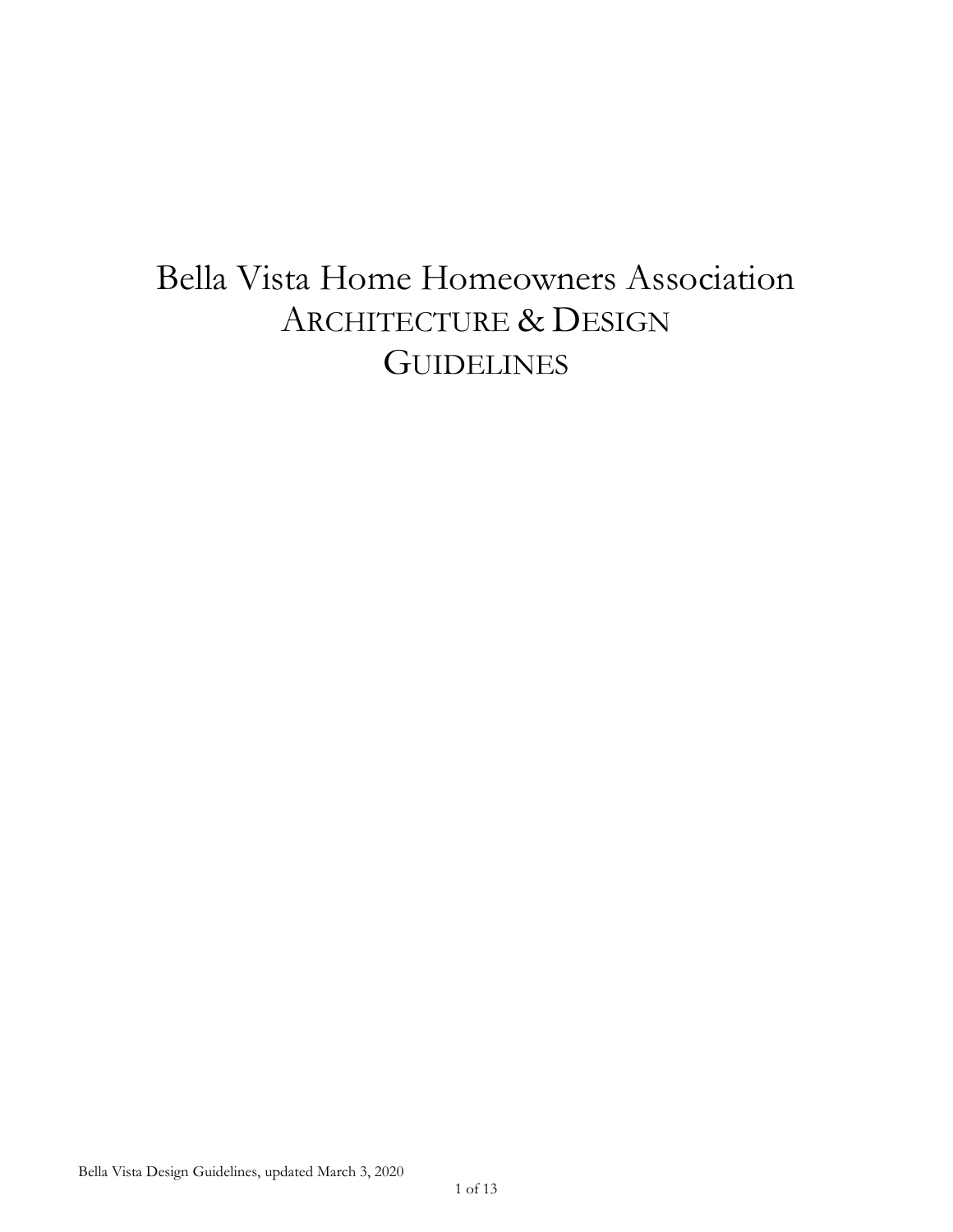#### **PROJECT BACKGROUND**

Bella Vista is a Master Planned Community that emphasizes an active lifestyle for a variety of residents.

#### **VISION OF THE COMMUNITY AND ARCHITECTURE DESIGN GUIDELINES (THE "DESIGN GUIDELINES")**

#### **PURPOSE**

These Design Guidelines are intended to assist future home builder/owner(s), their designer, architect, builder, contractor(s) and/or landscape professional to understand the Design Guidelines regarding the allowable uses and site restrictions in the community of Bella Vista. These Design Guidelines are intended to ensure that Bella Vista is developed and maintained to the highest practical aesthetic standards. The Architectural Control Committee (ACC) has been established pursuant to the CC&Rs for Bella Vista in order to implement and administer the Design Guidelines. The ACC exists for the purpose of maintaining the level of design quality for the community and overseeing appropriate building and property use throughout the community. The ACC will review submittals and make rulings that, in all cases, supersede the City of Medford. In addition to establishing an overall aesthetic for Bella Vista these Design Guidelines are also intended to protect the value of all homes and lots within Bella Vista.

Included in this document are the Construction Approval Process, Submittal Requirements and the Design Guidelines. No improvement shall be commenced, erected, placed or altered on any lot until the construction plans and specifications showing the nature, shape, heights, materials, colors and proposed location of the improvement have been submitted to and approved in writing by the ACC.

It is the intent and purpose of these guidelines to ensure quality of workmanship and materials and design harmony with the topography and finished grade elevations of existing as well as compliance with the setback requirements contained in applicable governmental development code standards.

The ACC is not responsible for determining compliance with structural and building codes, solar ordinances, zoning codes or any other governmental regulations, all of which are the responsibility of the applicant. The procedure and specific requirements for review and approval of construction may be set forth in updated Design Guidelines adopted from time to time by the ACC.

# **CONSTRUCTION APPROVAL PROCESS**

The application of these Design Guidelines shall be subject to the approval of the Bella Vista Architectural Control Committee (ACC) which shall also approve the installation of all buildings, fences, landscaping (including water features), exposed solar heating, air conditioning, lighting, mechanical equipment, antennas, satellite dishes, utility meters, and all other exposed site and building components. The application for Preferred Builders may vary. (See application review process)

Exceptions to the Design Guidelines shall be considered on an individual basis and granted based on architectural merit. The ACC reserves the right to amend or alter the Design Guidelines as needed.

All construction is subject to the codes and ordinances as adopted by the State of Oregon, Jackson County, the City of Medford, and all other pertinent regulations. The most stringent regulations shall apply in the event of a conflict.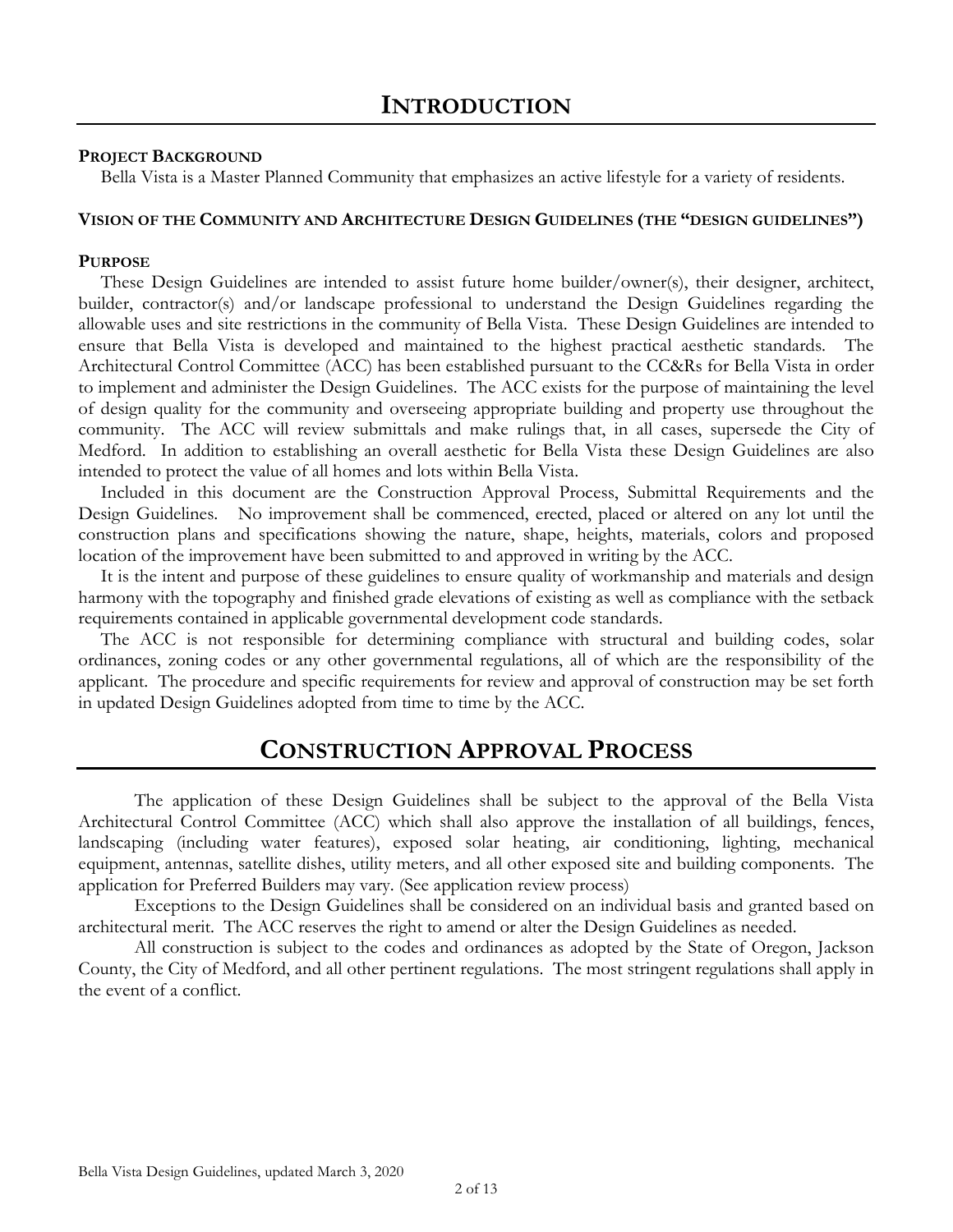# **ACC APPLICATION AND SUBMITTAL REQUIREMENTS**

The Construction Submittal Form and Application are available through Quality Property Management and can be requested by emailing [ARC@QPMcompany.com](mailto:ARC@QPMcompany.com)

#### **RESPONSIBILITIES**

It is the responsibility of each Bella Vista preferred builder member, landowner and/or his agent(s) to read and understand the Declaration of Covenants, Conditions and Restrictions (CC&Rs) for Bella Vista; ACC Construction Submittal Form and Application; and these Design Guidelines.

# **ARCHITECTURAL REVIEW COMMITTEE**

# General

BVH USA Limited Partnership has established the Bella Vista ACC to implement and administer these Design Guidelines. The ACC shall exercise the functions for which it is given responsibility by Bella Vista, as provided in the Declaration of CC&Rs for Bella Vista and for the modifications, circulation, and enforcement of its rules governing the use and maintenance of home sites and the improvements thereon.

# Committee Membership

The ACC shall consist of at least three persons who shall be appointed by BVH USA Limited Partnership. Members of the ACC may be removed and replaced at any time by BVH USA Limited Partnership. Except as otherwise provided herein, any quorum of members of the ACC shall have the power to act on behalf of the ACC without the necessity of a meeting and without the necessity of consulting with the remaining members of the ACC.

# ARC Purpose & Architectural Guidelines

The ACC exists for the purpose of maintaining the high standards in design and overseeing appropriate building and property use in Bella Vista. The ACC reviews submittals and makes rulings that, in some cases, supersede the City of Medford and/or others. In addition to establishing an overall aesthetic for Bella Vista, these Design Guidelines are a framework for building design and are consistent with the master plan PUDapproved documents.

# Preparation for Review Submittals

- 1. The applicant must first prepare for the review. This preparation shall include:
	- a. Contact Quality Property Management at ARC@Qpmcompany.com or 541-200-2660 to receive a copy of the Bella Vista Design Guidelines and current copy of the Bella Vista ACC Construction Submittal form and application.
	- b. Read and understand the Bella Vista CC&Rs, Design Guidelines, and the ACC Construction Submittal Form and Application.
- 2. The second step is formation of your complete application. This normally includes formation of your building concept in consideration of the Bella Vista Design Guidelines, all codes and ordinances as adopted by the State of Oregon, Jackson County and the City of Medford, and all other pertinent regulations. The most stringent regulations shall apply in the event of a conflict.
- 3. The third step is the ACC review. *After a complete and accurate application, including deposit and fees, is received* the ACC will complete the review within a 30-day period and submit a report of their findings to the applicant. The ACC committee may require additional information to provide a decision on the ACC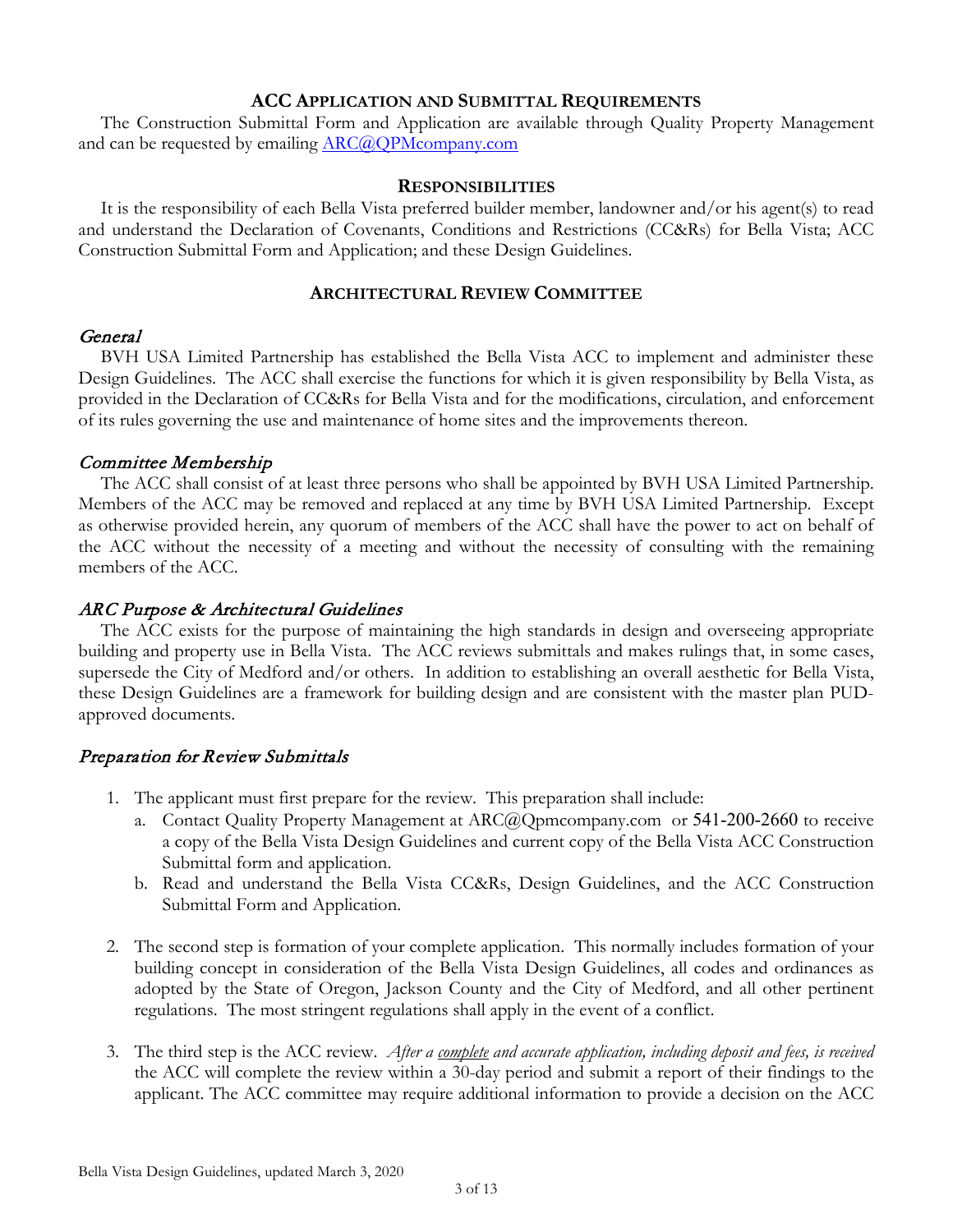request. The ACC will then review the revised ACC request within 14 days of the additional information being submitted.

# The ACC Review

ACC meetings are closed—only ACC members and a representative(s) of Bella Vista may be present at the ACC meeting when your project is reviewed. Pre-application meetings may be considered on a case by case basis.

#### Following the ACC Review

After the ACC meeting the response is prepared, listing any ACC comments, requirements, concerns or conditions of approval. A copy of this application will be provided for your design and construction agent(s).

The builder/owner(s) must respond to the ACC review comments in writing prior to any construction activity done on site. Additionally, if there are specific areas of concern or a requirement for more information, the builder/owner may be required to meet with a representative of the ACC to discuss these issues and/or deliver revised drawings or provide the supplemental information before the ACC will issue a final approval allowing construction to begin.

Excavation and construction may begin only after: 1) All issues (if any) are resolved; 2) a final ACC approval has been granted and ACC fees and construction deposit have been received.

#### Appeals

Appeals to the ACC will be considered by the ACC based on merit of the request and must be received within 14 days of ACC written decisions.

#### ENFORCEMENT

Upon receipt of an application and submittal to build, the Bella Vista Architectural Control Committee (ACC) and/or its representative(s) are authorized to make onsite inspections of the lot or home site and proposed construction at any time pursuant to the Bella Vista CC&R's. Violations of these Design Guidelines, which are discovered during an inspection, will be forwarded to the lot or home site builder/owner. The ACC and /or its representative(s) shall provide written notice of non-compliance and if the lot or home site builder/owner fails to comply with the time period specified, the ACC and /or its authorized representatives may proceed with enforcement.

As provided by the Bella Vista CC&Rs, any breach of the CC&Rs, including these Design Guidelines, shall subject the breaching party to any and all legal remedies, including damages or the destruction, removal or the enjoining of any offending improvement or condition.

#### Refundable Construction Deposits

The builder, contractor or design professional will be required to submit a construction deposit prior to beginning work at the project site. The construction deposit shall be in addition to the application fee required by the Design Guidelines. The construction deposit, in whole or in part, at the discretion of the ACC shall be forfeited if a finding is made by the ACC that the builder, contractor or design professional has violated any provision of the Design Guidelines or the CC&Rs and refuses to remedy the situation within 30 days of notification. The construction deposit shall be released to the builder, contractor or design professional within 14 days of written notice by the ACC of the satisfactory completion of the last home applied for.

#### **NON-CONFORMING USES**

If a builder/owner has any improvement, condition or use not in compliance with the Design Guidelines as adopted and amended, even though said improvements existed prior to the adoption or amendment of these rules, the builder/owner will be granted a reasonable time as determined by ACC from the date of notification by the ACC to modify or remove the non-conforming improvement, condition, or use.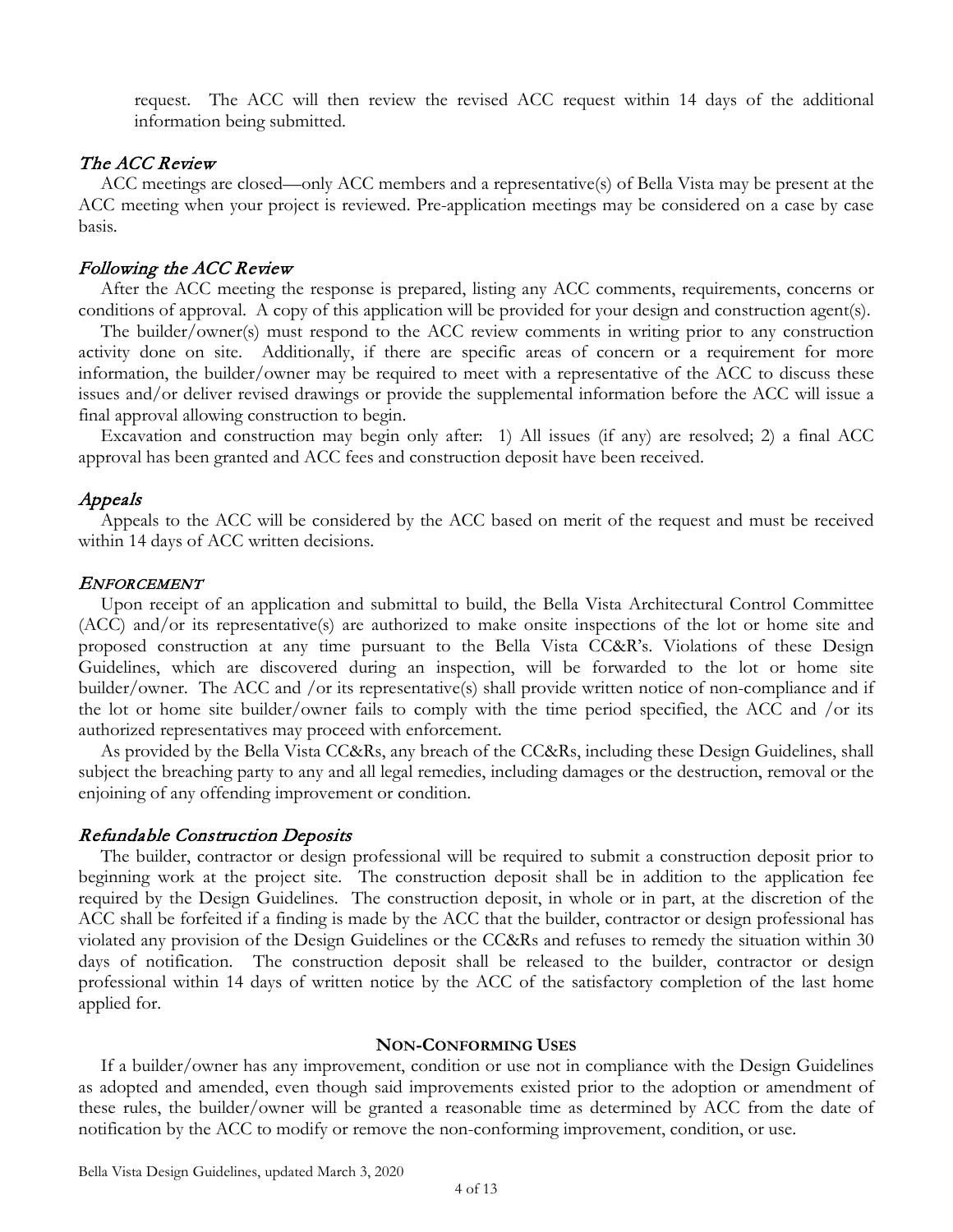#### **NON-WAIVER**

Consent by the ACC to any matter proposed to it or within its jurisdiction, or failure by the ACC to enforce any violation of the Design Guidelines shall not be deemed to constitute a precedent or waiver impairing the ACC's right to withhold approval as to any similar matter thereafter proposed or submitted to it for consent or to enforce any subsequent or similar violation of these Design Guidelines.

#### **SEVERABILITY**

If any section, subsection, paragraph, sentence, clause, or phrase of these Design Guidelines is for any reason held by a court of competent jurisdiction to be invalid, such decision shall not affect the validity of the remaining portions of these Design Guidelines.

# **SUBMITTAL REQUIREMENTS**

# Complete and Accurate Submittals

A complete submittal ensures the most expedient review and approval process. Please refer to the Bella Vista Home Homeowners Association Architectural Control New Construction Request Form for details. Information missing from a submittal and/or inaccurate drawings may delay the review and approval process, as the ACC will not review an incomplete submittal and the 30-day review period will not start until the application is deemed complete.

# City Building Requirements

The City of Medford requires that a building permit be obtained prior to beginning construction of any improvement or making additions or changes to an existing structure. Please verify all City of Medford regulations with the planning & building departments. It is the applicant's responsibility to ensure that what has been approved by the ACC complies with all City codes and regulations.

# **Utilities**

All connections from trunk lines to individual structures must be underground.

# **GENERAL DEVELOPMENT GUIDELINES**

#### **Ancillary (Detached) Buildings** (i.e. Garages, Sheds, and Non-Habitable Structures, etc.)

All ancillary buildings shall be evaluated on an individual basis. If allowed, these structures shall be designed to be cohesive with the main residence, including but not limited to, siding, trim, fascia, eaves, foundation, etc.

# **Accessory Dwelling Units (ADU's)**:

ADU's may be allowed with ACC review and written approval and shall conform to the City of Medford & Bella Vista PUD approvals as well as the following procedures and conditions:

- Preliminary review of the ADU's location on the site as well as its exterior elevations and ADU parking are required.
- ADU submittals may not be approved if the ACC determines the building does not conform to the architecture of the primary building, it is too massive or for other reasons determined by the ACC to be nonconforming to the site, neighborhood, or other relevant circumstances.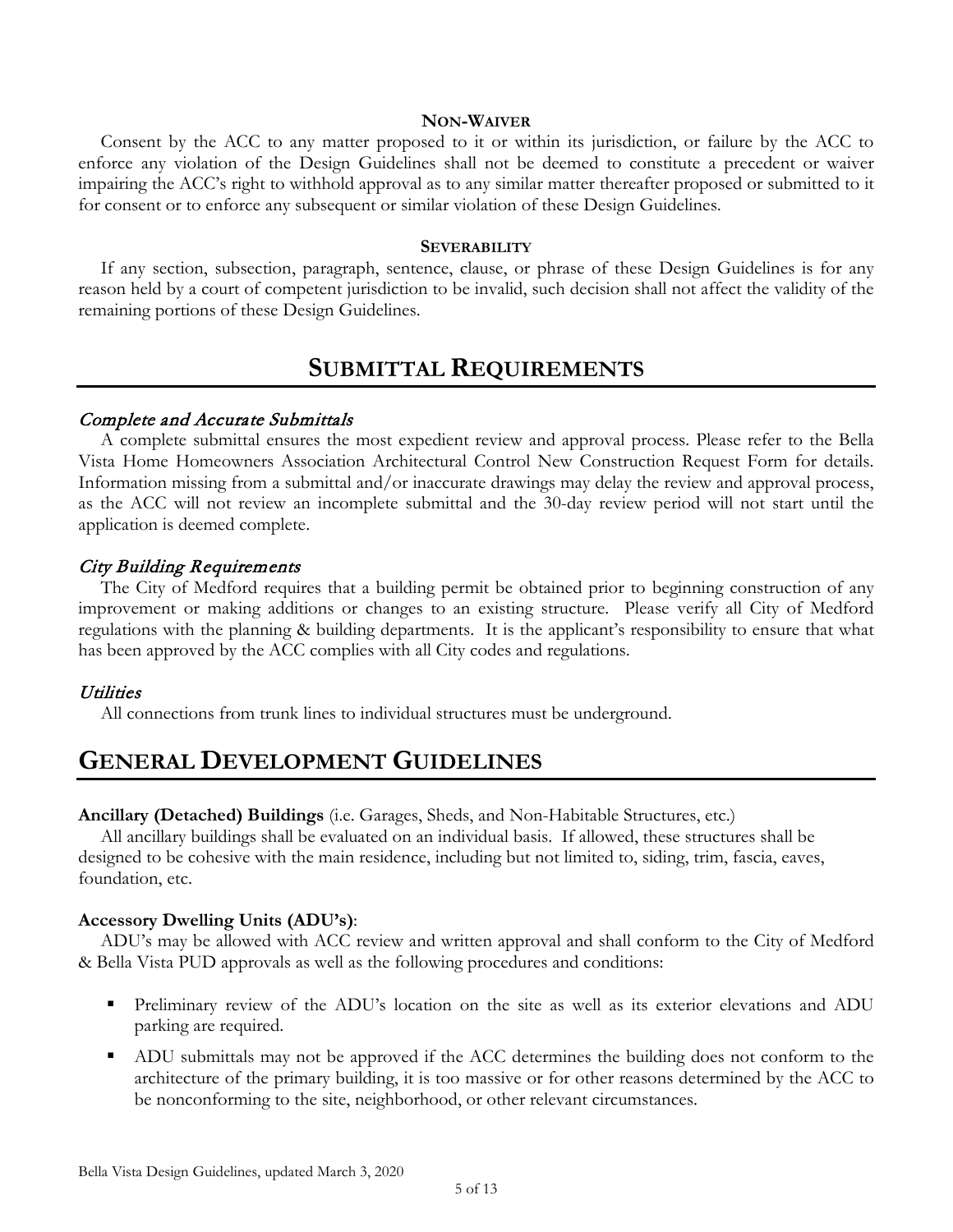- The ADU shall have at least one off-street hard surface parking space (minimum size: 8' wide x 20' long) in addition to the required spaces for the main residence.
- The ADU's height shall be compatible within the neighborhood and shall comply with all height restrictions and setbacks noted herein.
- A maximum of one ADU is allowed per lot or home site.

# **Adjacent Private Property**

Adjacent property, if not owned by the same builder/owner, may not be used by any contractor or subcontractor for access to or as a parking or staging area for any construction site without builder/owner's written approval. In the event of damage to adjacent property, the offending property owner(s) and/or their agent(s) will be held responsible for restoration of the adjoining affected property and/or may result in a partial forfeiture of the ACC deposit.

It is imperative to keep adjoining properties free of construction litter. *Weekly clean-up is required.* If adjacent properties are owned by the same owner/builder, they must provide a landscape buffer to minimize auto, bike and pedestrian conflicts.

#### **Animal Runs and Animal Restraint Areas**

All animal runs and animal containment areas must receive prior ACC review and written approval before they are built. These areas shall be situated on a lot or home site so as to be concealed or screened from view from roadways and neighboring properties and must comply with fencing guidelines. (See Fencing)

# **Awnings**

Awnings may only be allowed on builder's temporary model homes and must be approved prior to installation. Awnings must be removed from model home when no longer being used as a model home.

**Buildable Area**: *see Bella Vista PUD Approval*

**Building Setbacks**: *see Bella Vista PUD Approval*

# **Other Setbacks**

Certain architectural features may (please verify with city staff) project into required setbacks as follows: cornices, canopies, eaves, belt courses, sills, or other similar architectural features. All encroachments must comply with all applicable codes and ordinances.

#### **Misc. City Requirements**: *see Bella Vista PUD Approval*

#### **Burning**

The open burning of construction or yard debris, in a container or otherwise, is not permitted at any time on any lot or home site in Bella Vista.

#### **Chimneys** (Fireplaces)

Wood burning stoves or gas fireplaces are allowed per ACC approval and shall conform to the City of Medford & Bella Vista PUD approvals. Vertical chimneys with metal flues must have a decorative cap on the top to cover the metal flue. Direct flues projecting from the side of the home are permitted.

# **Concrete Construction/ Washing**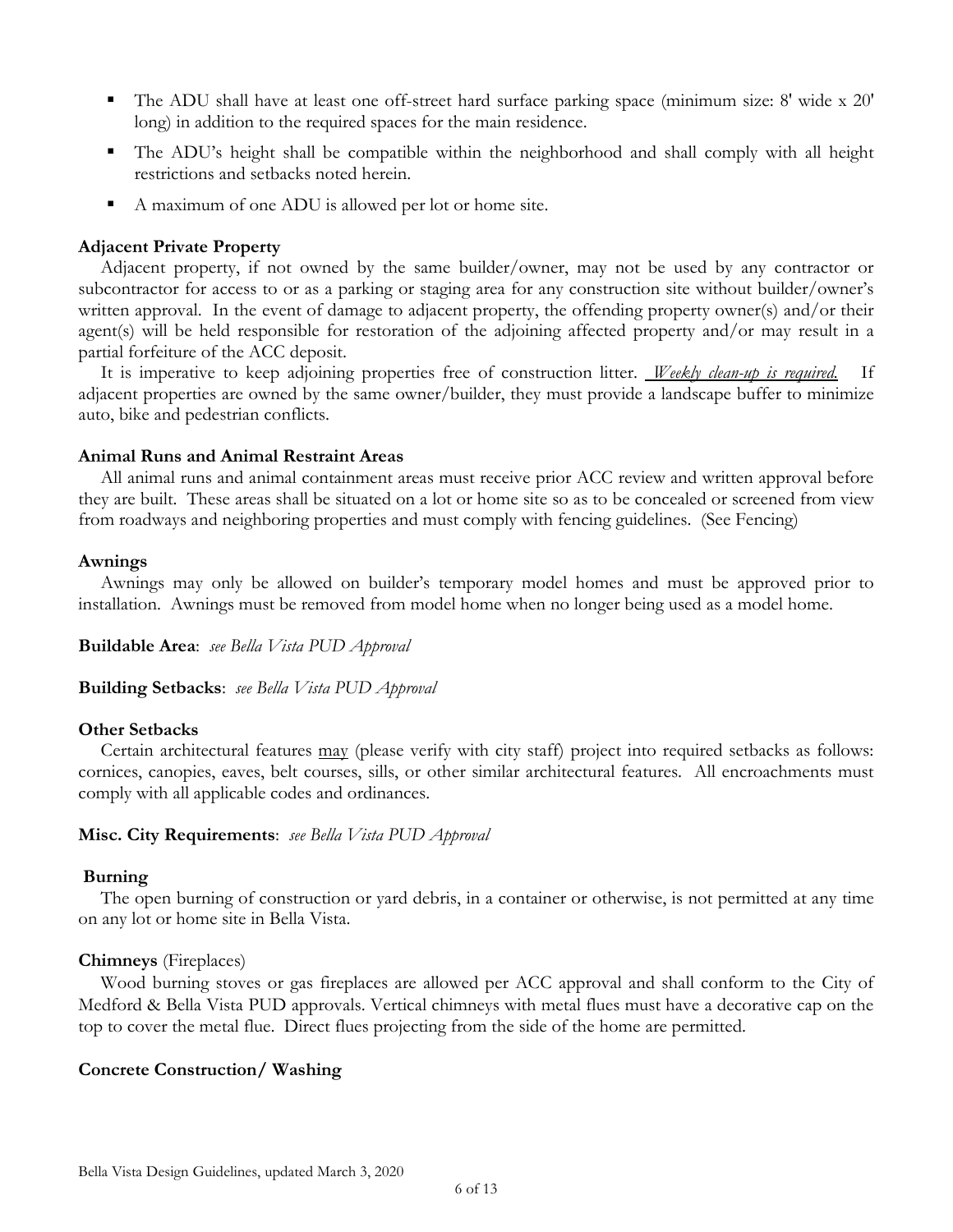It is the responsibility of each lot or home site builder/owner to ensure that concrete suppliers' washout on their lot or home site(s) only. If a common lot is used by a Preferred Builder, it must be ODEQ compliant and contained with the owned property.

#### **Decks, Porches, Stairs, and Stoops**

The front porch areas of lots or home sites are a critical aspect of the house design as well as an integral part of the view from neighboring properties. On sloping sites or where the front porch is elevated and suspended above grade, the area between the bottom of the patio and the concrete stem wall must be made of the same material as the home and be applied in the same direction and may require enclosed soffits, unless otherwise approved by the ACC. Stone masonry and matching siding are allowed materials for skirting of porches and decks.

Elevated decks with occupied areas below shall have supports scaled to match the design of the home, but in no case have supports less than 6" x 6" finished dimensions. Built-up wing walls or built-up columns, both in conjunction with landscape screening are encouraged, and in some cases, will be required.

#### **Drainage**

Provisions for the disbursement of roof, gutter, lot or home site, landscape, walkway and driveway drainage are the property builder/owner's responsibility. Builders/owners are responsible for independent professional review of their drainage risk factors and specific on-site solutions.

Changes to natural drainage patterns due to any site changes or improvements shall not increase or concentrate runoff onto adjacent home sites, open spaces or amenities. Natural drainage patterns are defined as the condition of the lot or home site as it existed at the time it was initially purchased from the Declarant.

During periods of high precipitation and/or high snowmelt or other conditions or combinations of conditions, there may be significant amounts of surface runoff in the natural drainage patterns. All improvements shall be designed and constructed to avoid potential damage from all surface runoff. Builders must follow the City of Medford guidelines for containment of surface runoff on each individual lot.

#### **Driveways and Walkways**

Preferred Builders and owners are responsible for "final" repair of all driveway cuts, concrete breakage of curbs, sidewalks or sidewalk aprons abutting their lots or home sites prior to the release of the refundable construction deposit. Material, color and location must be approved by the ACC prior to installation. Driveways should be exposed aggregate.

#### **Duplication**

Diversity of street view architecture, determined solely by the ACC, is the intent of this standard. Physical separation of duplicate designs is essential and required as shown on **Exhibit A**. Duplication of floor plans and use of the same front façade design in any phase may be allowed if there are at least four (4) lots or more between the same front façade design (whether it's on the same side of the street or across the street), subject to ACC review and approval. In cases where similarity in building design or appearance is deemed inappropriate by the ACC, modifications to the home may be required to eliminate similarities.

#### **Excavation and Grading**

Each building site shall be developed with minimal modification of the existing topography. All excavation spoils must be removed from the site if the spoils create an adverse effect on adjacent lots owned by others and/or geotechnical conditions require doing so. All areas disturbed during construction must be restored to their original appearance and/or in accordance with an approved landscape plan. Natural area restoration includes replanting native grasses and other native plant materials, and redistributing mulch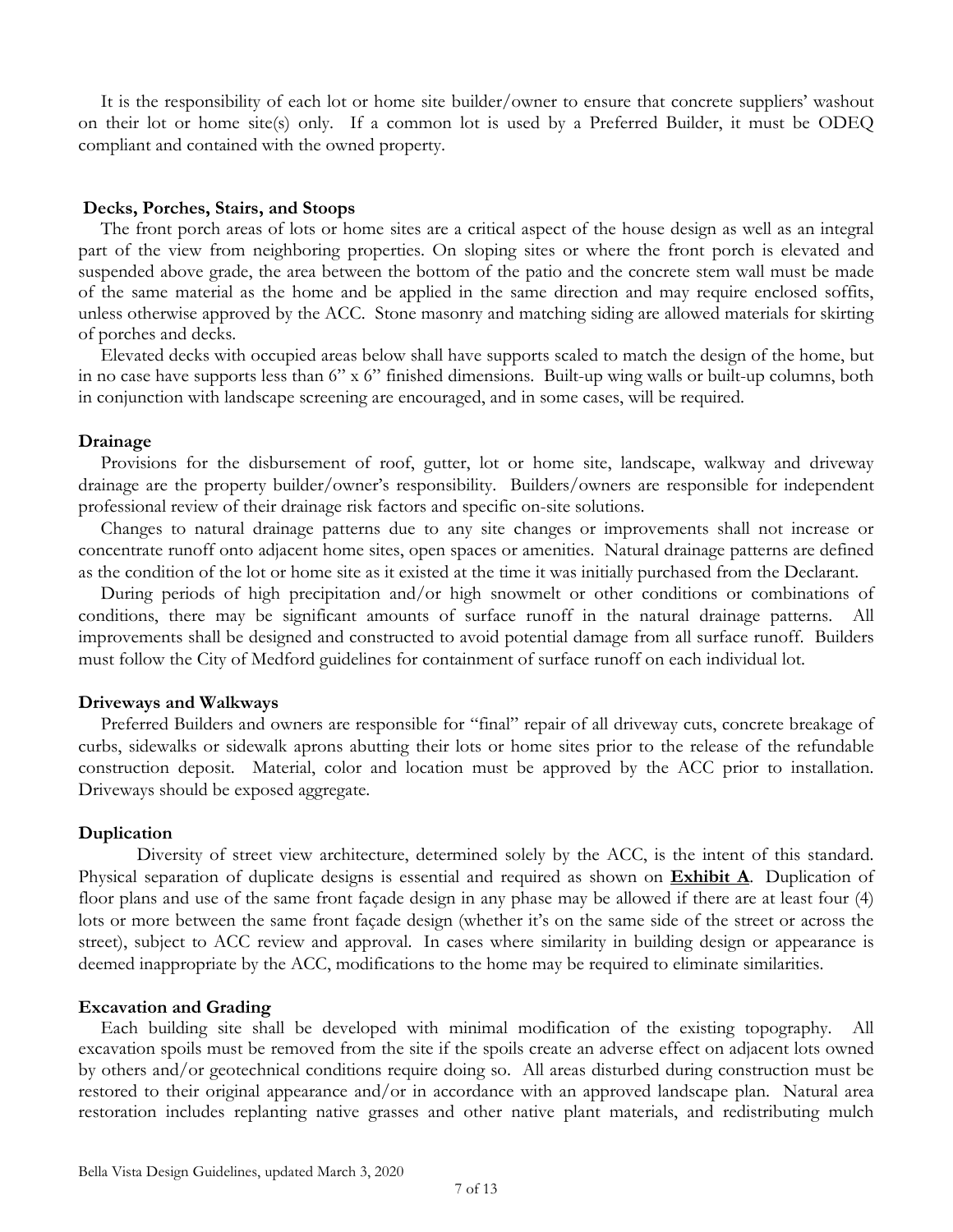covering raw earth. Landscaping shall be designed to minimize the visual impact of excessively sloped areas caused by fill for parking lots and around the foundations of buildings.

To the maximum extent feasible, all grading on the building site shall conform to existing topography and must be approved by the ACC at the time of construction and/or landscaping review. For purposes of drainage, grading must slope away from structures on a lot or home site, but be retained on the individual lot through the use of swales and detention ponds (see Drainage)

#### **Exterior Colors and Stains**

All exterior colors for homes, sheds, trim etc., are subject to review and approval by the ACC for both original painting and subsequent repainting. Colors appropriate to the character and style of the building and the overall theme of the community are required. Bright body colors will generally not be acceptable. Care should be taken to avoid duplicating colors of nearby structures, especially between houses on abutting lots or home sites between homes on a block frontage. Color packages may be repeated if they are at least four (4) lots or more away from another or across the street, see **Exhibit A**. Natural wood siding and natural shakes must be stained or treated.

#### **Exterior Walls, Trim, Masonry & Design Treatment**

In the design of homes that propose the use of a variety of exterior materials, consideration shall be given to appropriate balance, both in terms of the amount of each material, as well as the specific areas of their use. Homes will be required to have a variety of visible architectural elements to enhance design.

Several things must be considered during the design process to effectively address specific site conditions. Careful selection of roof pitches and roof massing can lessen the perception of height and overall building massing. Stepping the building profile also reduces the building mass and will be encouraged through the design review process. Reducing story heights at the end of the building adjacent to neighboring properties can substantially soften end conditions. Prudent use of materials may be effective tools to reduce the height and mass (i.e., masonry wainscoting, base trim boards, frieze boards, windows, and belt courses are a few design alternatives for effectively eliminating long, tall, or otherwise uninterrupted walls).

Building designs must be compatible with the context of the surrounding built environment. Building site builder/owner and/or their agents are strongly encouraged to review ACC files of structures on adjoining sites to aid in window placements and other conditions on side elevations.

The ACC encourages and may require projecting bays, and all other architectural features to be coordinated on complimenting sides of the building. Integrating architectural elements around the building will enhance it as a whole and should augment the architectural character of the building.

Exterior material treatment used on the building walls shall be continuous and consistent on elevations in order to achieve a uniform and complete design and avoid a "veneer" look. Exterior siding material must be carried down to as close to grade as the manufacturer will allow. Only eight inches of exposed foundation is permitted. The ACC will take additional care to review the siding details, including but not limited to, materials, application, scale, massing, proportionality to posts, corbels, cornices etc.

Masonry may be used in conjunction with other approved siding materials to enhance the architectural style, scale, and appeal of all sides of a building. When masonry is used on the front of a building and it extends to any front corner, it must extend at least 24" around the adjoining side elevation. All masonry must extend to as close to finish grade as manufacturer allows. All exterior rock ornamentation and masonry on the home shall be submitted to the ACC prior to installation and shall be reviewed for product type, placement and color.

All must be approved by the ACC prior to installation.

#### **Exterior Lighting**

It is the intent of this architectural standard to result in subdued and/or indirect lighting on lots or home sites. Outside lighting shall be designed to prevent unnecessary light spillage onto adjoining lots, public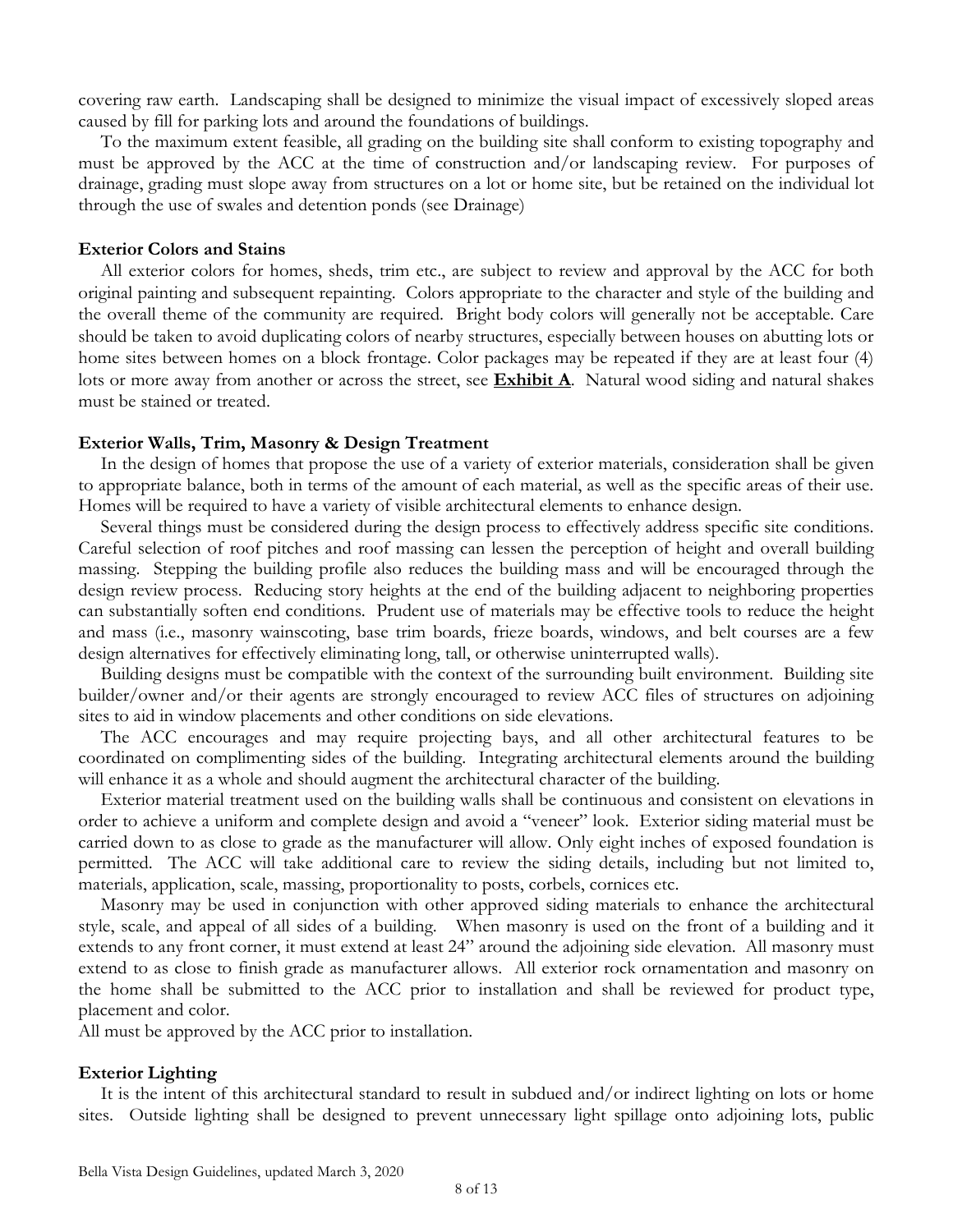streets, or into private residences, and no high output exterior lighting, including, but not limited to mercury vapor and halide lights, may be installed without the specific approval of the ACC and City of Medford and must meet City Code. Further, the intent is meant to acknowledge dark sky concerns and to prevent lighting that is directed offsite, shines onto neighboring lots or home sites or up into the sky and shall be consistent with the City of Medford lighting standards. No exterior lighting may be installed or maintained on any lot, except as originally installed by the builder of the home and security and fire alarms without the prior consent and approval of the ACC.

Information regarding the design, number and location of all exterior lighting fixtures is required for ACC review and written approval, including (but not limited to) exterior wall, pendant, architectural accent, driveway, walkway and landscape lighting. Lighting submittals require an actual sample or legible drawings and/or catalog cuts for the review process.

The size and design of light standards and fixtures shall be considered by the ACC in its review of plans.

In cases where the grade differential is such that portions of the building are elevated above the adjacent property or right of- way, exterior light fixture(s) may require additional shielding to prevent glare or light spill off property.

Seasonal holiday lighting and decorations are permissible if consistent with any applicable rules and regulations and if removed within thirty (30) days after the celebrated holiday.

Driveway, walkway and landscape lighting must be included with the landscape plan. All exterior light fixtures installed without ACC review and written approval must be removed.

Reflecting the intent of this standard, the exterior lighting requirements should eliminate glare, minimize annoyance to adjacent property Builder/Owner and passersby, and to avoid lighting impacts from the building site as viewed from a distance. To this end, the guidelines are as follows:

- All exterior fixtures are subject to ACC review and written approval regarding their location, number and wattage.
- All fixtures must have downward-directed light sources which are shielded as approved by the ACC. Up to two fixtures may be in exception to this standard.
- No fixture shall glare onto adjacent properties.
- Each live voltage fixture is limited to a maximum of 60 watts, see City standards on addresses. Colored lamps are prohibited with exception of holiday lighting that must be changed out within 30 days of the holiday.
- Driveway, walkway, porch, landscape and all other decorative light fixtures are subject to ACC review and written approval regarding their location, number and wattage.

#### **Fencing**

Fencing guidelines and fence approved colors and/or stains will be provided by ACC on an overall community basis and shall be strictly enforced as approved by ACC. Updates and additions to the approved fencing types and colors may occur on a phase by phase basis. All new construction fencing as well as that added after occupancy must be approved by the ACC prior to installation.

All fences require specific review and written approval from the ACC before they may be installed. A fence is defined as a structural or ornamental barrier separating one exterior space from another. The intent is to create good neighbor fences, enhance "streetscape" appeal and atmosphere, and make the alleys "people friendly". This allows the home builder/owner to view activities in the alley and not create a dark box-like rear entry to garages.

The heights or elevations of any fence shall be measured from the existing natural grade of the property at or along the applicable points or lines. "Natural grade" is defined as the site topography which exists at the time a lot or home site is sold to the first owner by the project developer or builder; fill material subsequently brought to a site does not modify this original grade. The ACC will evaluate each condition on an individual basis.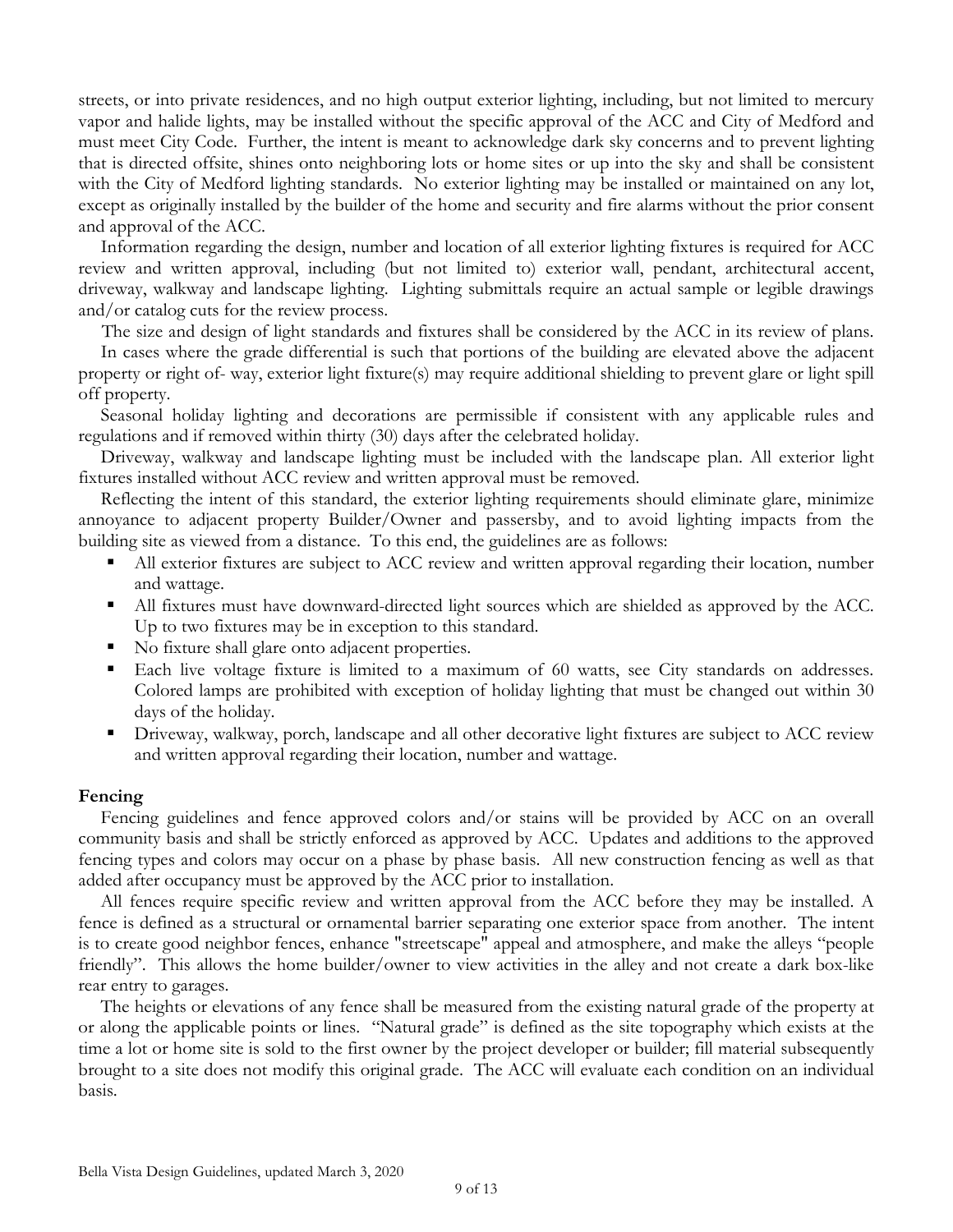#### **Garages**

Garage conversions to living space are prohibited. Third bays on alley-fed lots or home sites may be required to be offset. Builder/Owner is strongly encouraged to minimize the massing and visual impact of the garage. The space between the top of the garage door(s) and the roof and/or the second-floor plate line shall be kept to a minimum.

#### **Garbage, Trash and Enclosures**

The builders/owner is responsible for the garbage and trash removal during and after construction. Construction sites must be kept clean from trash and construction debris. Construction sites that are not kept clean (at least weekly removal of trash and construction debris is required) may be subject to the ACC action of having the trash and construction debris picked up, disposed of and billed to the builder/lot owner. The cost of the removal and disposal of the trash and construction debris shall be the responsibility of the builder/ owner(s).

Trash collection and recycling services are available through local providers. Trash cans and recycle bins, which are taken to the alley or street on pick-up day must be returned to their screened areas or the garage within 24 hours. Trash cans and recycle bins must be stored in an area that is not visible from the street or adjoining lots or home sites.

When not provided by other structures, each building shall have a screened trash enclosure for garbage, recycling, and trash containers, landscape debris, outdoor maintenance equipment and so forth. Trash enclosures may be detached from the building and must be screened from view of other buildings or roadways. Trash enclosures must be constructed and designed to be compatible with the style of the adjacent building and/or neighboring properties. Chain link enclosures are prohibited but solid fencing may be used.

Burning or dumping of garbage, landscape debris or trash anywhere in Bella Vista is prohibited.

#### **Gutters and Downspouts (See Drainage)**

Gutters are recommended and may be required on some buildings. All gutters and downspouts shall be designed as a continuous architectural design feature. Exposed gutters and downspouts shall blend in with the surface to which they are attached.

All drainpipes connected to downspouts must be concealed from the view of neighboring properties. In addition, this drainage must be accommodated on the builder/owner's property per city code. The addition of swales, French drains, or other types of drywell systems must be used to accommodate gutter drainage on the lot.

Painted metal gutters, painted metal downspouts, and roof flashing are acceptable materials for Bella Vista.

#### **Heating and Cooling Systems**

All exterior elements of heating and/or cooling systems must be screened behind a fence and/or landscaping.

#### **Landscaping and Water Features**

As part of the vision for Bella Vista, the ACC encourages a variety of plant sizes and colors, with a combination of deciduous and evergreen trees to be strategically located. Landscaping of the front yard shall be in place prior to or at the time of home completion, with the back yard completed within 6 months of occupancy per the Bella Vista CC&Rs. The ACC may approve an extension for landscape completion due to inclement weather.

#### **Mailboxes**

Individual mailboxes are prohibited. Group mailboxes are provided throughout Bella Vista. Keys for the mailboxes may be picked up at the U.S. Post Office.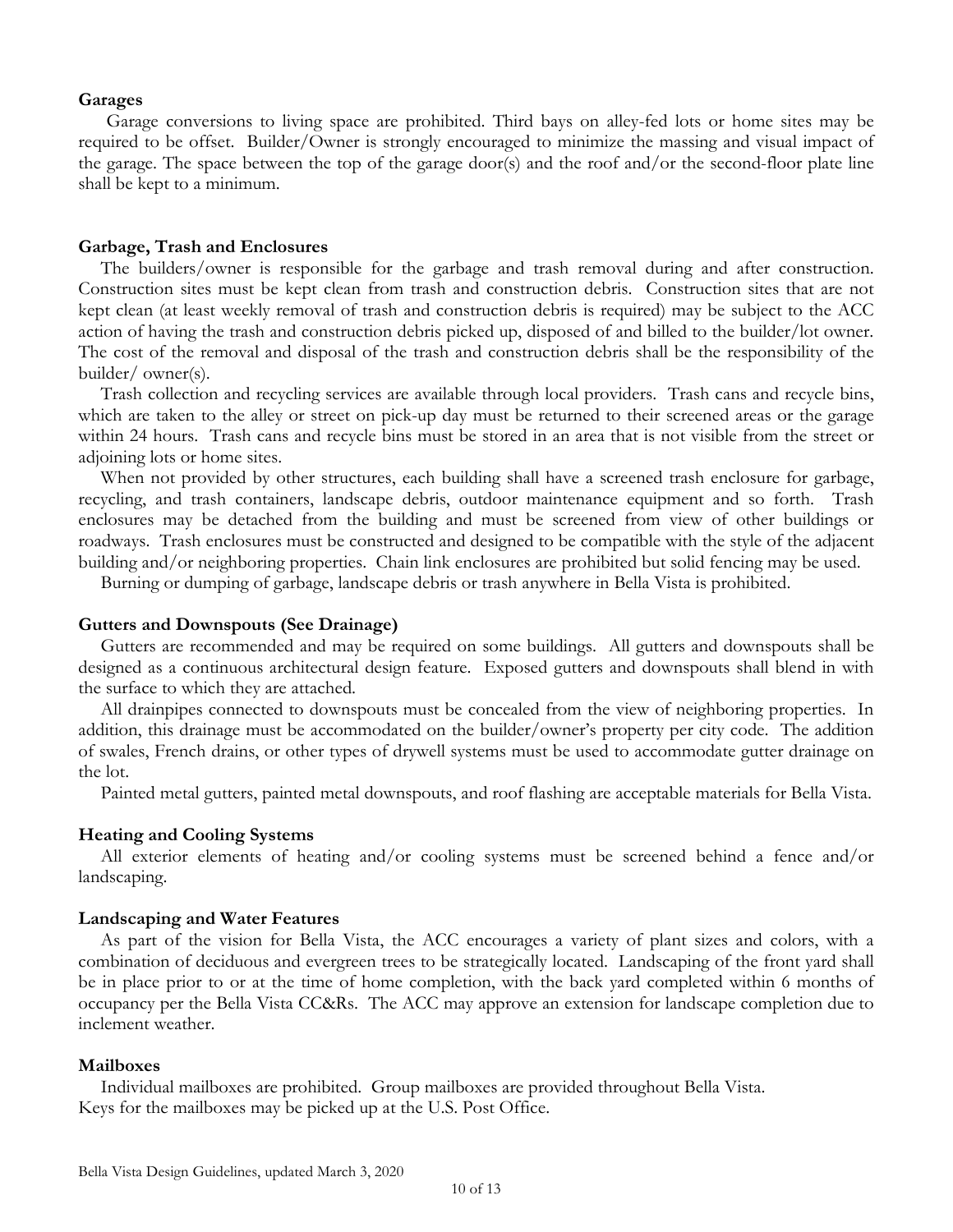#### **Metals and Plastics**

All exterior metals and plastics (vents, flashing, gutters, etc.) must be screened from view, painted or treated to blend in with the adjacent surrounding material. All utility meter boxes must be painted to match the body color of the building.

#### **Parking and Screening**

A minimum of two (2) off street parking (including garage) places shall be required for each single-family lot or home site.

No parking whatsoever shall be allowed in access easements and alley rights-of-way. It is each builder/owner's responsibility to ensure that their guests, invitees, and lessees abide by this condition.

No more than two (2) recreational vehicles of all types or recreational vehicle trailers of all types can be stored unenclosed on a lot or home site at any given time.

Except as may otherwise be provided in the rules and regulations of the Association, boats, trailers, motorcycles, campers or other recreational or commercial vehicles or equipment with a gross vehicle weight in excess of 9,000 lbs. are prohibited from overnight parking on public or private streets, or on any portion of the Property with the following exceptions. (1) Within areas that may be designated for such purpose by the Board of Directors of the Bella Vista Owner's Association, (2) Within the confines of an enclosed garage, or (3) Placed behind lot fencing with no portion of the vehicle projecting beyond the fencing.

If there is no rear or side fencing and the vehicle could be seen from a roadway outside the Lot other than from the front yard, or by an adjoining lot owner, then the vehicle must also be screened from view with fencing from that direction as well. Vehicles with a height in excess of 13' 6" from ground to top shall not be parked within the Property except under exception 1 or 2 above. Vehicles may not be used for storage of materials for more than forty-eight (48) hours without approval from the ACC. All enclosures must be designed and constructed to be architecturally consistent with the home. The ACC must approve all such vehicle/trailer enclosures prior to construction.

#### **Pets**

During construction all contractors, subcontractors and affiliated trades workers shall restrain pets by confining them to their vehicles and clean up the pet feces.

#### **Play Equipment, Swing Sets, Sport Courts, Trampolines, etc.**

Plans must be submitted for review by the ACC prior to installation. Height of the structure cannot exceed 14' or the height of the home on all single-story residences. Installation shall be allowed in the back yard of the lot but shall not be installed over easement areas. Due to its nature, impact and visibility, the ACC may require review and acceptance by the surrounding home builder/owner. Play equipment is required to be screened with approved trees/vegetation along any shared property lines as well as along adjacent streets, pathways or open spaces.

#### **Retaining Walls**

Retaining wall material in any portion of the yard must be approved by the ACC prior to installation. Basalt boulders will be typical for all visual retaining walls. Application must include product type, placement, and color. Note: Preferred Builders may apply for general approval to be used, as needed, on multiple sites owned by the Preferred Builder.

#### **Satellite Dishes and Antennas**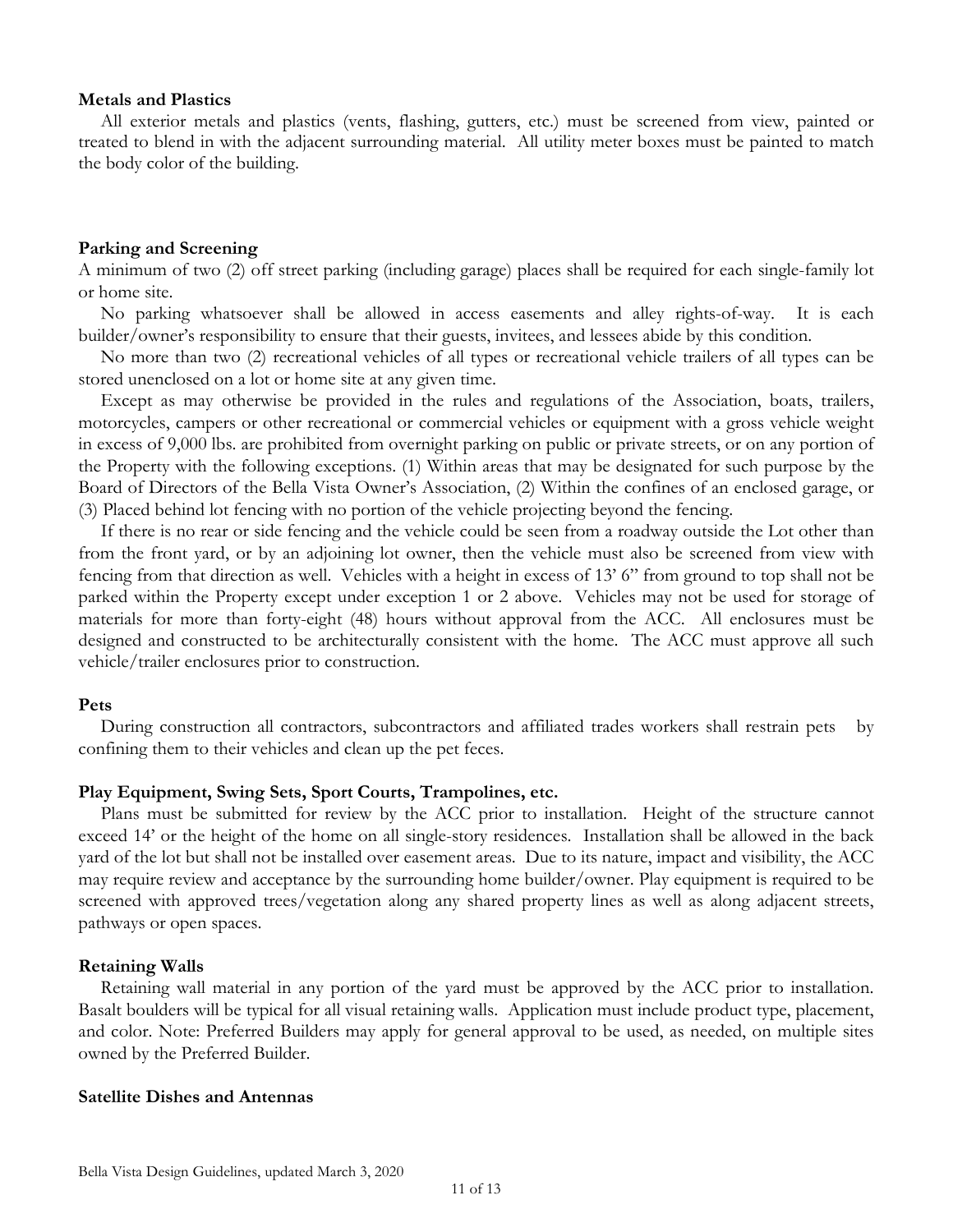No exterior satellite receivers or transmitters, television antennas, radio antennas, or other receiving device shall be placed on any lot or home site or home without the prior consent of the ACC. Whenever possible, they shall be installed on the rear of the structure, as low as possible, and not on the roof so that it minimizes visibility from the street or front of the residence and may not exceed 18" in diameter. Should a location placement be needed that is not pre-approved, ACC approval prior to installation is required.

# **Setbacks and Easements (Please refer to the Bella Vista PUD Approval Decision and Recorded Plat)**

# **Staggering Homes**

To further enhance the street view, the longest street facing wall must be staggered a minimum of two (2) feet from the longest street facing wall of the adjacent lots, refer to **Exhibit B**.

# **Signs, Flags, Banners and Monumentation**

No signs, flags, banners or monumentation shall be erected or maintained on any lot except signs that are approved as to appearance and location by the ACC prior to installation.

All signs are considered 'Short Term' signage and are to be used only during the construction or sale of a residential home or home site and must be removed upon occupancy or when the sale is complete, unless part of a Preferred Builder's sales and marketing plan.

"For Sale" signs are allowed on any improved lot or home site. For purposes of this document, an improved lot or home site is deemed to be any lot or home site with a foundation constructed for a residence.

- Each sign must be professionally constructed and installed. Signs are to be installed parallel to the front property line. Each sign must be installed on its own post. Signs are not permitted to be placed in windows (Except for Neighborhood Watch, Home Security, Pet Safety and Block Home Signs) or attached to fencing, trees or other structures. Temporary or external bracing is not permitted.
- $\geq$  Each sign must be placed on the builder/owner's lot only, unless part of a Preferred Builder's sales and marketing plan.
- > Off-site signage is prohibited. The grade at the sign location may not be built up for the purpose of increasing the height of the sign. All signs must be placed so as not to cause additional cost to landscape maintenance. The sign must not obstruct 'clear vision'.
- $\geq$  Signage is limited to one sign per dwelling, which may contain sale information, realtor and/or Owner information. Two signs will be allowed during the construction period only.
- No "For Sale" signs are allowed on unimproved lots or home sites, except for those installed by Declarant or approved by the ACC as part of the "Preferred" Builder's sales and marketing plan.
- No "For Rent" are signs allowed.
- Open house signs or sandwich boards are permitted (on the subject lot or home site), during the course of an open house event, but must be removed at the conclusion of the open house event and/or whenever the house is not "staffed". The open house signs shall be limited in size to 18" x 24".
- **Directional signs may not be used without prior ACC approval.** Open house signs may be displayed during the actual hours of the open house only.
- Offsite signage within the development is not permitted without prior ACC approval.
- If All signs must be removed upon occupancy or when the sale (closing) is complete.

# **Builder/Contractor/Architect/Designer Signs:**

 One sign, identifying the builder/general contractor or lender, is permitted during the course of construction.